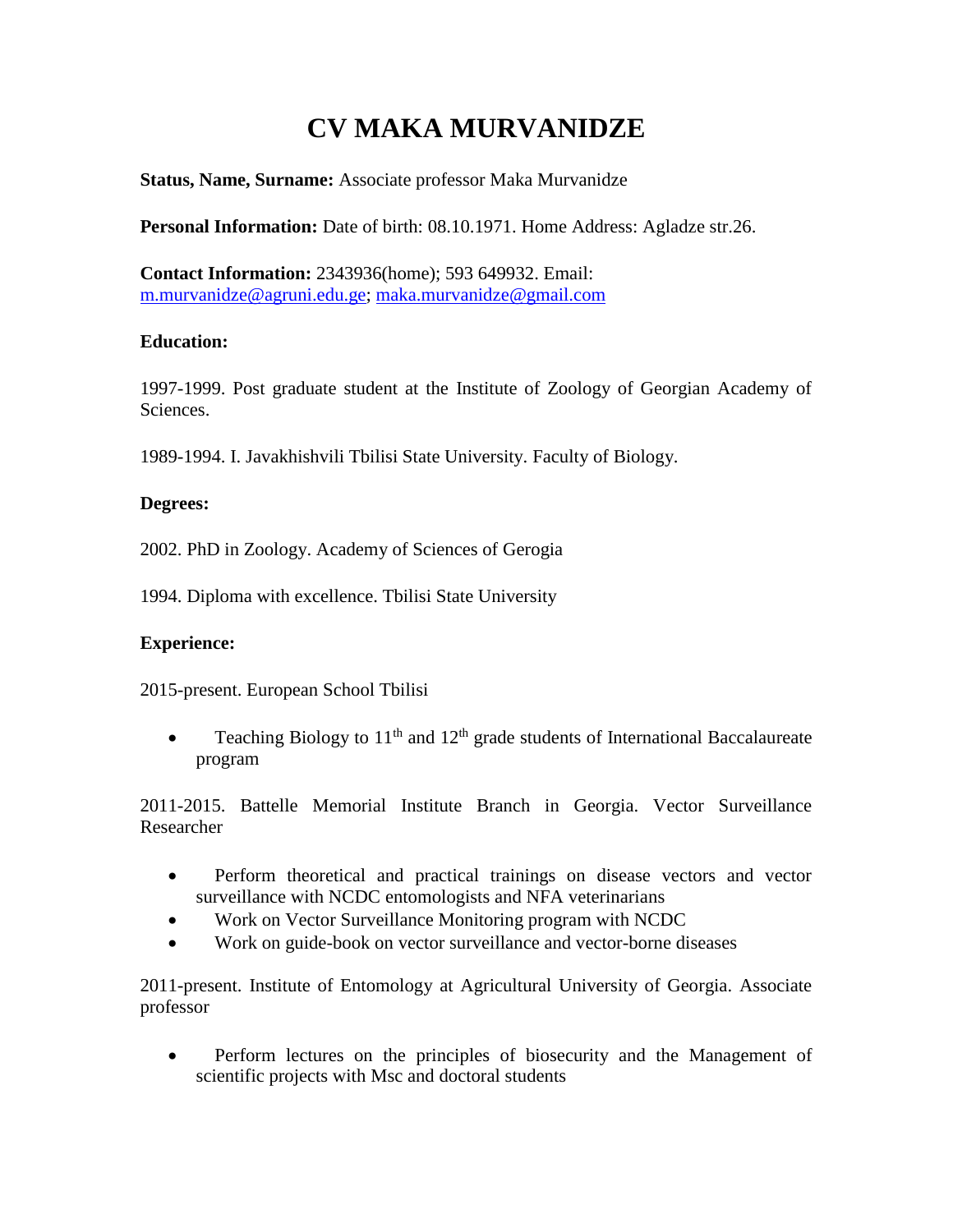- Perform investigations on soil invertebrate biodiversity in various ecosystems of Georgia
- Writing scientific manuscripts
- Submitting, managing and reporting scientific projects
- Run and maintain oribatid mite collection in Agricultural University of Georgia

2010-2011. Entomology and Biocontrol Research Center of Ilia State University. Researcher

- Perform lectures on the Population Ecology and the Integrated Pest Management doctoral students
- Perform investigations on soil invertebrate biodiversity in various ecosystems of Georgia
- Writing scientific manuscripts
- Submitting, managing and reporting scientific projects

2007-2010. I. Javakhishvili Tbilisi State University. Head of the Laboratory of Biodiversity

- Perform lectures on Biodiversity, Conservation and Agroecology with students of Bsc and MSc studies
- Be responsible for the equipment of the department of biodiversity
- Run correspondence of the department

2000-2009. Institute of Zoology. Senior Researcher.

- Perform investigations on oribatid mites of Georgia
- Participation and submission of scientific projects

1997-1999. Lyceum at "Small Academy". Lecturer of Biology

• Perform lecture of General Biology

### **Lecture courses:**

- Conservation Biology TSU, BSc
- $\bullet$  Introduction to Biology TSU, BSc
- Environmental biotechnologies and conservation TSU, MSc
- Principles of Biosecurity TSU and Agricultural University of Georgia, MSc
- Agicultural Ecology TSU, BSc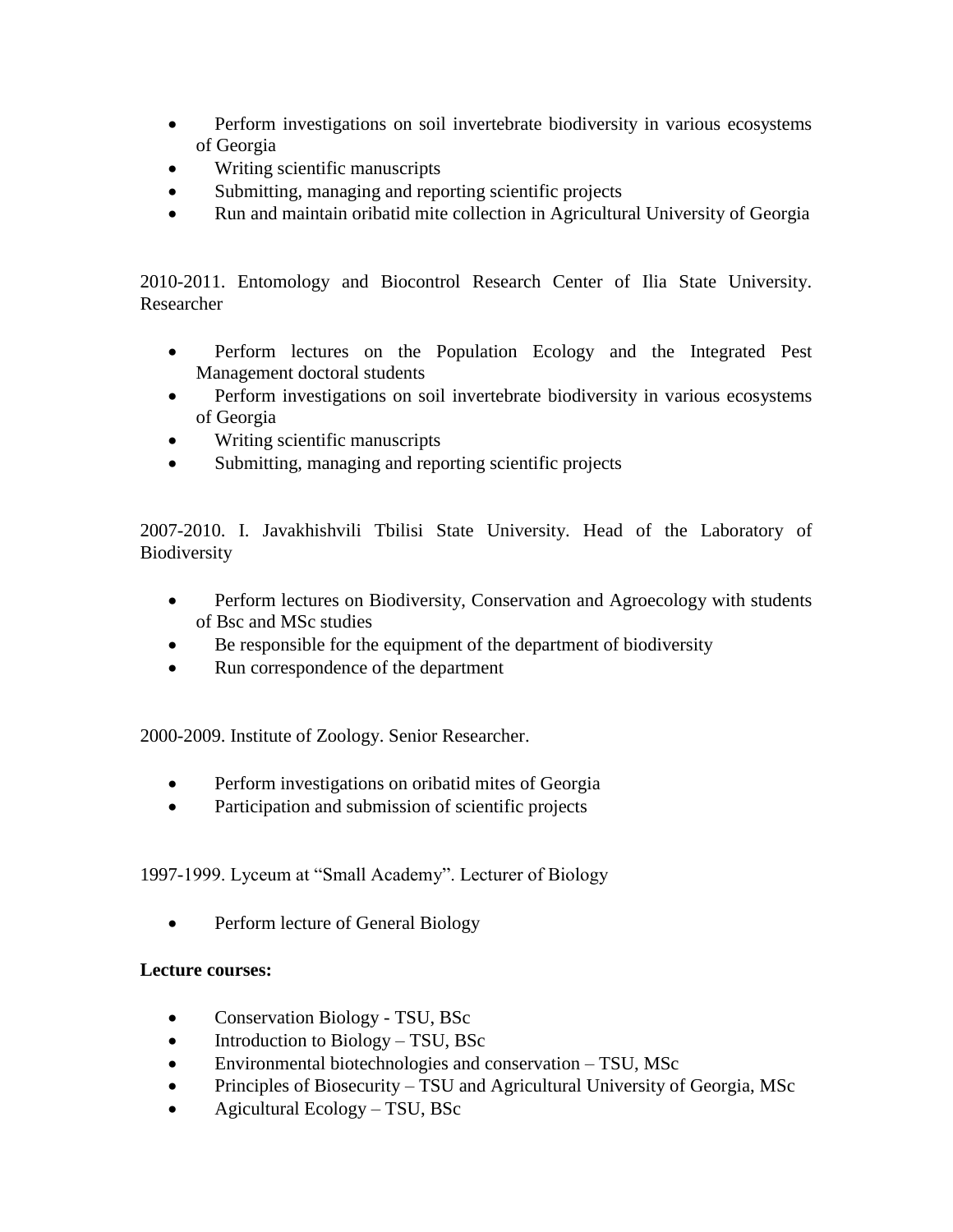- Population Ecology Iliauni, PhD
- Integrated Pest Management Iliauni, PhD
- Scientific Project Management Agricultural University of Georgia, PhD

#### **Languages:**

- English fluent
- German- fluent
- Russian- fluent
- Italian basic

#### **Computer skills:**

Microsoft Office: Excel, Word, PowerPoint, Outlook

### **Grants and Awards:**

2013-2015. Arthropod diversity in Mtirala National Park. SRNSF-31/88 (Project Manager)

2012-2014. Biodiversity and heavy metal accumulation in soil invertebrates near polymetal tailing sites (Kazreti. Georgia). SRNSF/STCU - 5623 (Project manager)

2012-2014. Biodiversity of invertebrates of Georgian Carst Caves. SRNSF-478 (participant)

2010-2013. Curriculum invoking Bologna aligned education leading to reform environmental studies (CIBELES). TEMPUS project CIBELES. JEP-511172-DE-2010 (participant)

2010-2011. An ecological assessment of different forest types of Borjomi gorge protected territories by indicator insect species and education of local population on conservation of biodiversity. Rufford Small Grants 7838-1 (Project manager)

2010-2013. Monitoring of the settlement of dump and recultivated soils on manganese queries by invertebrate animals. STCU - 4875 (Project manager)

2009-2011. The invertebrate animals of Colchis National Park (coastal part), their biodiversity and population of the main habitats and ecosystems. GNSF (Project participant)

2007-2009. Development of new bachelor curricula in applied biosciences and biotechnologies at Tbilisi State University. TEMPUS Project CD-JEP-27218-2006 (GE) (Project participant)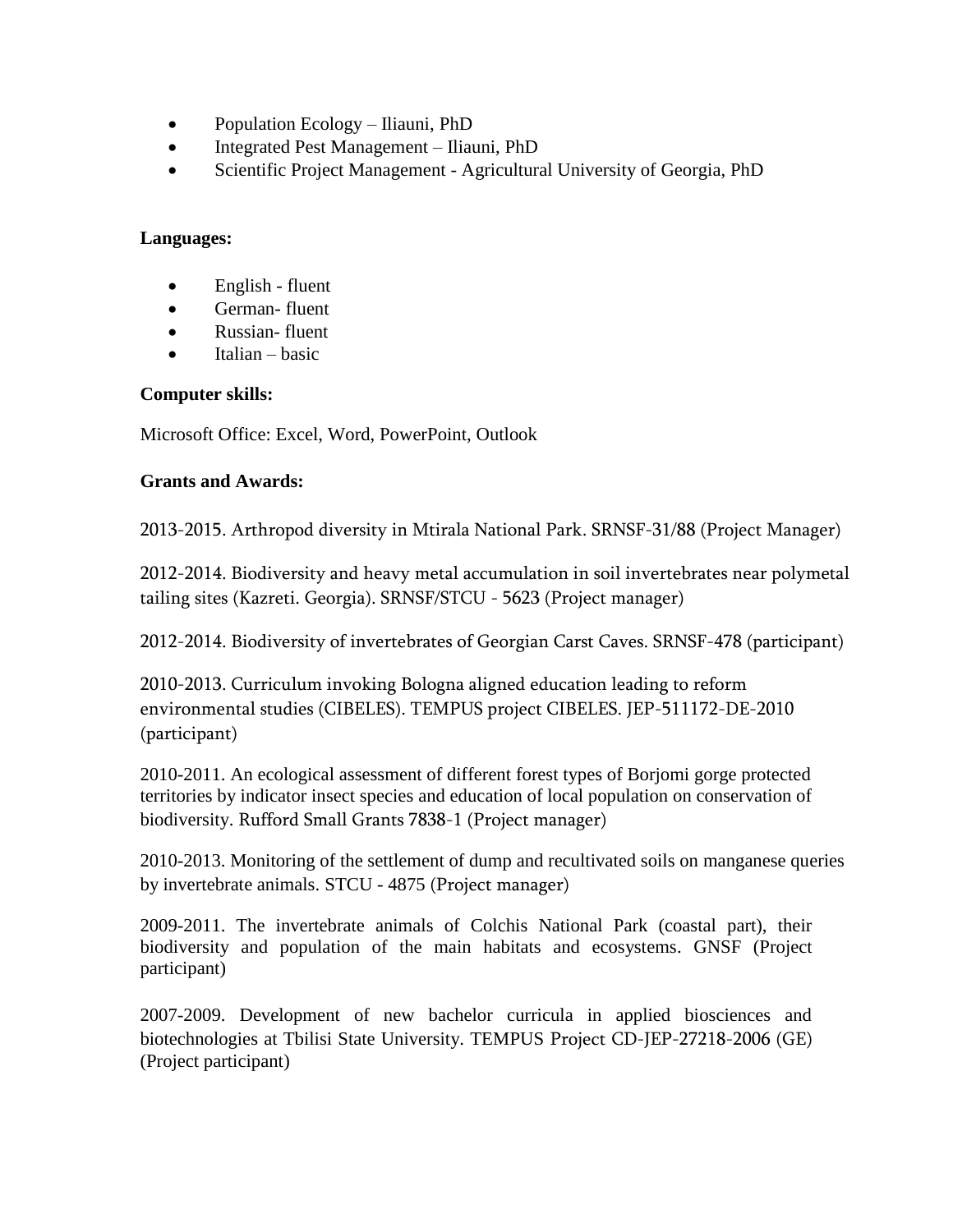2007-2009. Invertebrate Animals as Bioindicators of Urban Environment. GNSF/STCU - 4327 (Project manager)

2005. To the study of the Butterflies of Borjom-Kharagauli National Park. BP (Project participant)

2006. German Academic Exchange Service (DAAD). Research scholarship. Free University Berlin

2001-2002. German Academic Exchange Service (DAAD). Research scholarship. Free University Berlin

### **Participation in Conferences and Symposiums:**

2014. International Congress of Acarology ICA XIV. Kyoto, Japan

2012. 7<sup>th</sup> Symposium of European Association of Acarologists. Vienna, Austria

2010. International Congress of Acarologists ICA XIII. Recife, Brasil

2010. Top Biodiversity 2010. Larnaca, Cyprus.

2009. International Workshop on Taxonomic Acarology. Ankara.

2009 10th Central European Workshop on Soil Zoology. České Budějovice,

2008. International Scientific Conference Dedicated to 90<sup>th</sup> Anniversary of Tbilisi State University. Actual Problems of Experimental and Theoretical Biology: Tbilisi.

2008. 6th Symposium of European Association of Acarologists. Montpellier. France

2006. 12th International Congress of Acarology. Amsterdam.

2005. The 3rd International Scientific Conference. Actual Problems of Biology and Medicine. I. Javakhishvili Tbilisi State University. Tbilisi.

2004. The 5<sup>th</sup> Symposium of the European Association of Acarologists. Berlin.

2003. The investigation and Protection of the Animal World of Southern Caucasus. Regional Scientific Conference. Erevan.

1998 International Scientific Conference in Biology and Medicine. To the 80<sup>th</sup> anniversary of Tbilisi State University. Tbilisi.

## **Trainings:**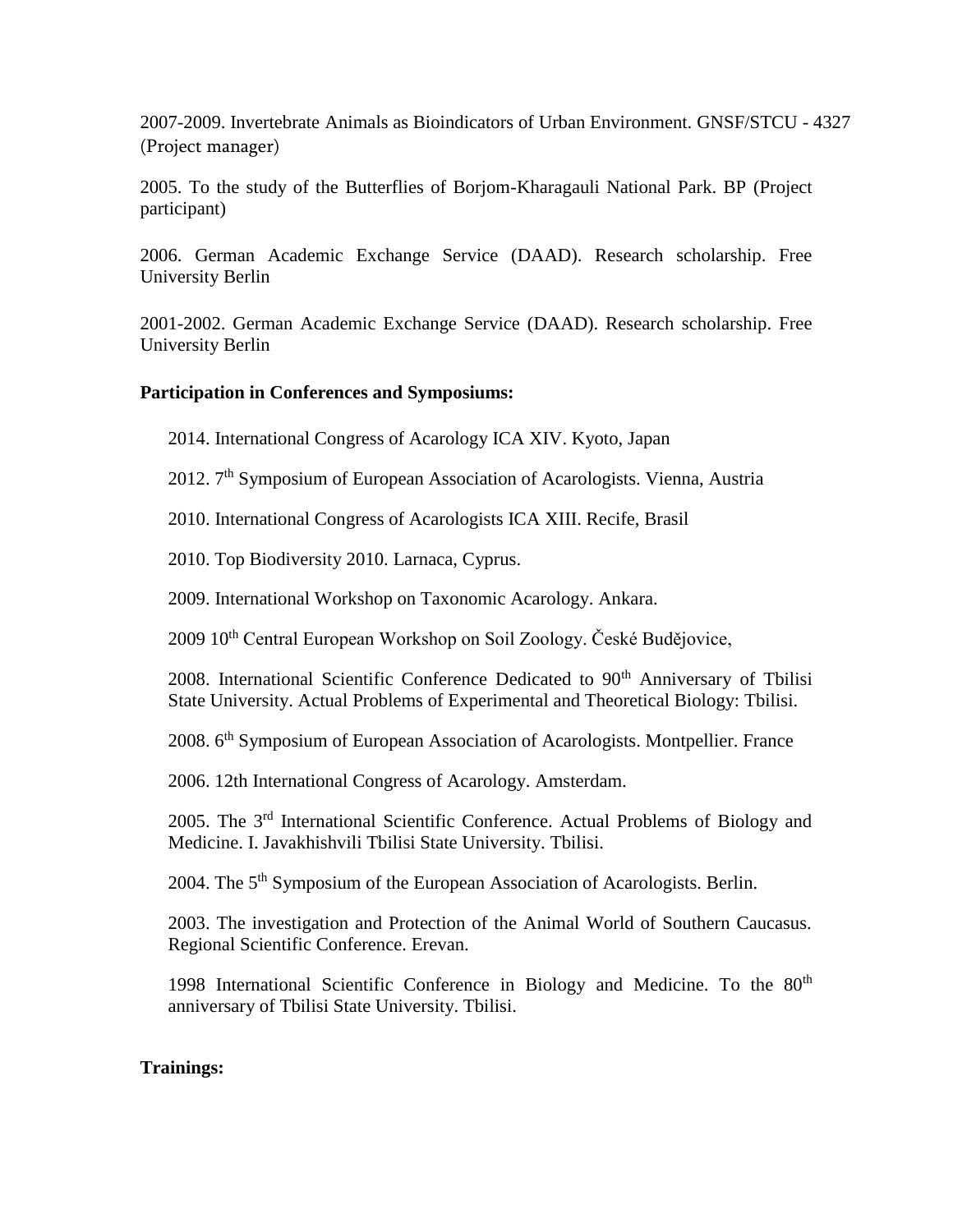2007 Landscape Ecology. SPAMGO Training Centre. Tbilisi, Georgia.

2014. Training of Trainers. CTC training center. Tbilisi, Georgia

#### **Recent publications:**

- 1. Murvanidze M., Behan-Pelletier V.M. 2011. A new species of *Striatoppia* (Acari, Oribatida) from the Caucasus region, with remarks on the familial placement of the genus. **International Journal of Acarology.** 37(1): 53-59
- 2. Murvanidze M., Kvavadze Er., Mumladze L., Arabuli T. 2011. Comparison of earthworm (Lumbricidae) and Oribatid mite (Acari, Oribatida) in natural and urban ecosystems. **Vestnik Zoologii. 45:** 233-241
- 3. Murvanidze M., Mumladze L., Arabuli T., Kvavadze Er. 2011. Landscape distribution of oribatid mites (Acari, Oribatida) in Kolkheti National Park (Georgia, Caucasus). **Zoosymposia** 6:221-233
- 4. Barjadze Sh.**,** Schulz H.J., Burkhardt U., Potapov M.B., Murvanidze M. 2012. New records for the Georgian springtail fauna (Collembola). *Zoology in the Middle East***,** 56**:** 143-146
- 5. Murvanidze M., Weigmann G. 2012. Two new species of oribatid mites (Acari, Oribatida) *Haplozetes longisacculus* and *Scutovertex armazi* from Georgia (Caucasus). **Acarina** 20 (2): 167-172
- 6. Mumladze L., Murvanidze M., Behan-Pelletier V. 2013. Compositional patterns in Holarctic peat bog inhabiting oribatid mite (Acari: Oribatida) communities. **Pedobiologia.** 56: 41-48
- 7. Murvanidze M., Mumladze L., Arabuli T., Kvavadze Er. 2013. Oribatid mite colonization on sand and manganese tailing sites. **Acarologia**. 53(2): 127-139
- 8. Murvanidze M. 2014. Oribatid mites of Georgian (Caucasus) caves including the description of a new species *Ghilarovus* Krivolutsky, 1966. **International Journal of Acarology.**  $40(6)$ :  $463-472$
- 9. Mumladze L., Murvanidze M., Maraun M., Salakaia M. 2015. Oribatid mite communities along an elevational gradient in Sairme gorge (Caucasus). **Experimental and Applied Acarology** 65(3)
- 10. Murvanidze M., Arabuli T. 2015. Oribatid mite diversity in *Rhododendron ponticum* L. canopy along an altitudinal gradient in Mtirala National Park. **Acarologia.** 55(2): 219-230